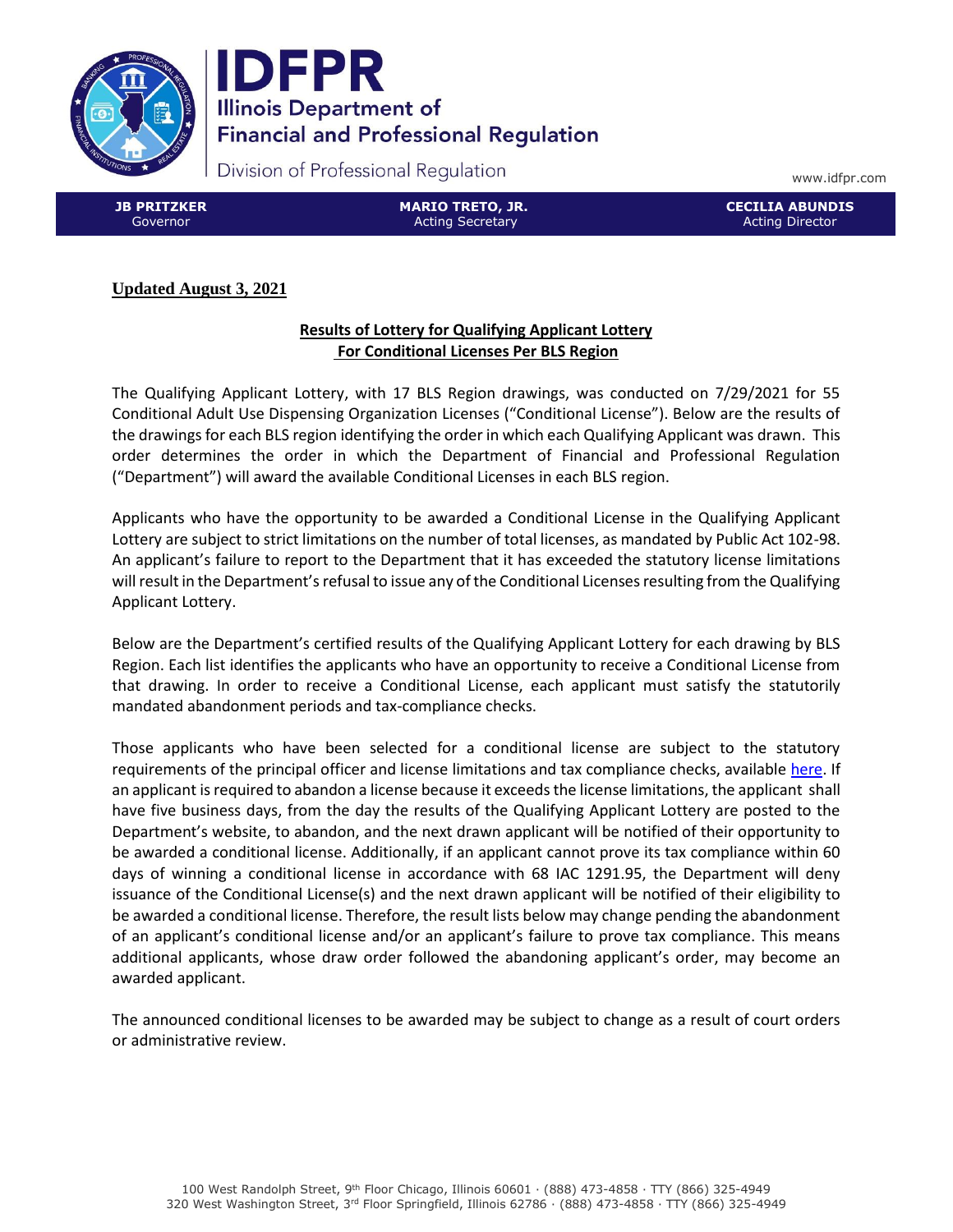| Term                             | <b>Meaning</b>                                      |  |  |
|----------------------------------|-----------------------------------------------------|--|--|
| Unique Lottery Number            | The Unique Lottery Number is randomly assigned      |  |  |
|                                  | a Unique Applicant Number. The Unique<br>to         |  |  |
|                                  | Lottery Number will be used to identify the results |  |  |
|                                  | of the lottery drawing.                             |  |  |
| <b>Unique Application Number</b> | A Unique Application Number was assigned to all     |  |  |
|                                  | applications.                                       |  |  |
| <b>Applicant Name</b>            | The Applicant Name reflects the entity's name as    |  |  |
|                                  | submitted on the original application.              |  |  |
| Order Drawn                      | This reflects the order in which the Unique Lottery |  |  |
|                                  | Numbers were drawn by the Illinois State Lottery.   |  |  |

### **BLS Region #1 (Bloomington) 1 Conditional License Available**

| <b>Order Drawn</b> | <b>Unique Lottery</b><br><b>Number</b> | <b>Unique Application</b><br><b>Number</b> | <b>Applicant Name</b>                    |
|--------------------|----------------------------------------|--------------------------------------------|------------------------------------------|
|                    | 37                                     | 3946229                                    | LAND OF LINCOLN<br><b>DISPENSARY LLC</b> |

### **BLS Region #2 (Cape Girardeau) 1 Conditional License Available**

| <b>Order Drawn</b> | Unique Lottery<br><b>Number</b> | <b>Unique Application</b><br><b>Number</b> | <b>Applicant Name</b>        |
|--------------------|---------------------------------|--------------------------------------------|------------------------------|
|                    | 17                              | 3946452                                    | I DO MOR<br>DEVELOPMENT, LLC |

### **BLS Region #3 (Carbondale-Marion) 1 Conditional License available**

| <b>Order Drawn</b> | <b>Unique Lottery</b><br><b>Number</b> | <b>Unique Application</b><br><b>Number</b> | <b>Applicant Name</b>                  |
|--------------------|----------------------------------------|--------------------------------------------|----------------------------------------|
|                    | 43                                     | 3956505                                    | I SOCIAL EQUITY<br>INVESTMENTS, L.L.C. |

## **BLS Region #4 (Champaign-Urbana) 1 Conditional License available**

| <b>Order Drawn</b> | <b>Unique Lottery</b><br>Number | <b>Unique Application</b><br><b>Number</b> | <b>Applicant Name</b> |
|--------------------|---------------------------------|--------------------------------------------|-----------------------|
|                    | 27                              | 3946968                                    | DSG OPCO IL, LLC      |

#### **BLS Region #5 (Chicago-Naperville-Elgin) 36 Conditional Licenses Available**

| <b>Order Drawn</b> | <b>Unique Lottery</b><br><b>Number</b> | <b>Unique Application</b><br><b>Number</b> | <b>Applicant Name</b>         |
|--------------------|----------------------------------------|--------------------------------------------|-------------------------------|
|                    |                                        |                                            |                               |
|                    | 671                                    | 3951363                                    | <b>GREEN &amp; BRANSFORD,</b> |
|                    |                                        |                                            | LLC                           |
|                    | 1874                                   | 3951784                                    | <b>WESTSIDE VISIONARIES</b>   |
|                    |                                        |                                            | LLC                           |
| 3                  | 848                                    | 3963537                                    | <b>GREEN STAR</b>             |
| 4                  | 1831                                   | 3949855                                    | <b>VILLAGE COURT</b>          |
|                    |                                        |                                            | HOLDINGS, LLC                 |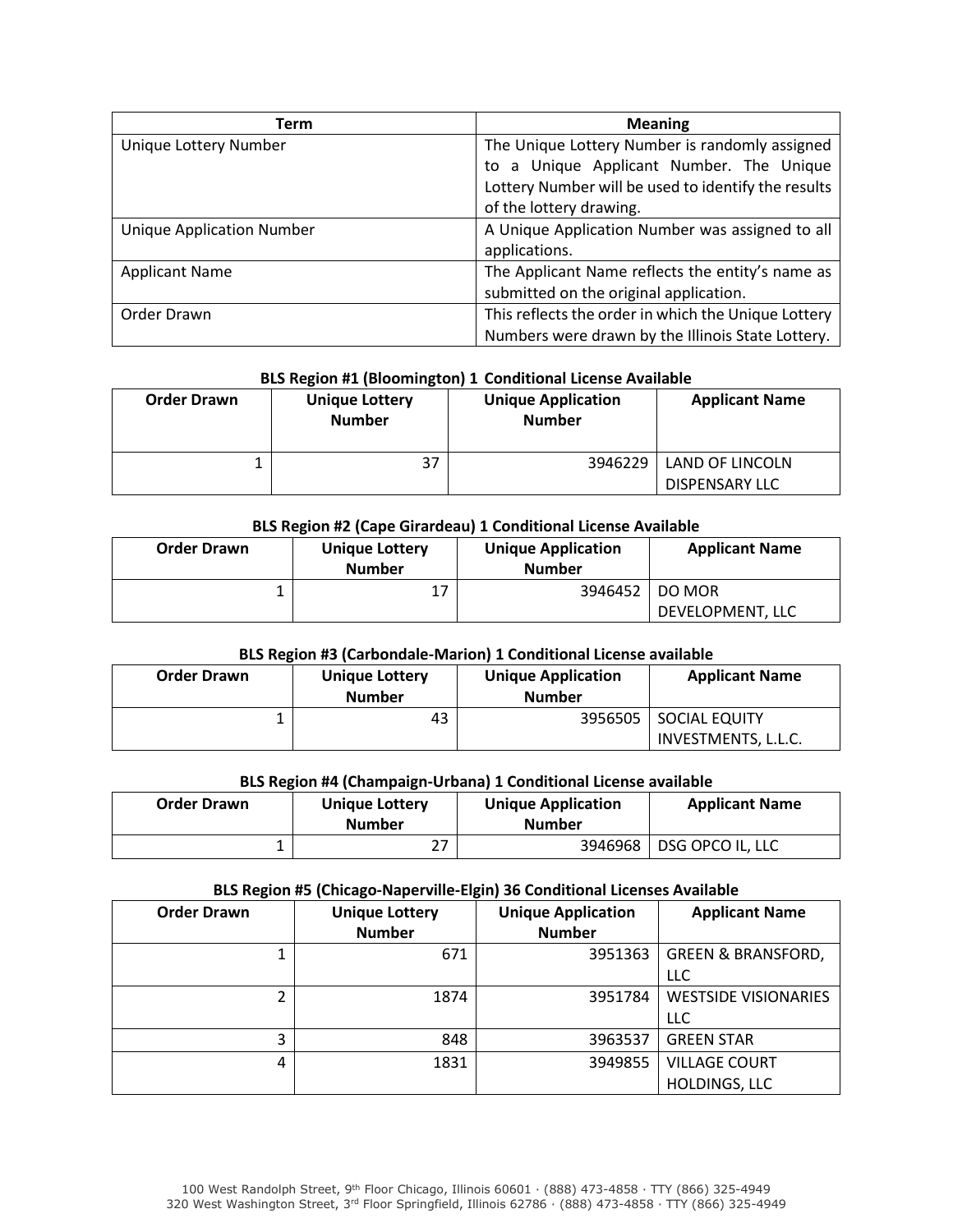| 5              | 1113 | 3949263 | <b>JOINT VENTURES 1,</b>                    |
|----------------|------|---------|---------------------------------------------|
|                |      |         | <b>LLC</b>                                  |
| 6              | 977  | 3949915 | HIGH HOPES CHICAGO,                         |
|                |      |         | <b>LLC</b>                                  |
| $\overline{7}$ | 879  | 3953397 | GREENLEAF                                   |
|                |      |         | <b>INVESTMENT</b>                           |
|                |      |         | OPERATIONS, LLC                             |
| 8              | 1317 | 3953066 | <b>MURRAY FOOD</b>                          |
| 9              | 437  | 3947835 | SERVICES, INC.<br><b>EEL - ILLINOIS LLC</b> |
|                |      |         |                                             |
| 10             | 1184 | 3949750 | <b>KXD PARTNERS, LLC</b>                    |
| 11             | 184  | 3963113 | <b>BOTAVI WELLNESS LLC</b>                  |
| 12             | 525  | 3951011 | FAMILY ROOTS, LLC                           |
| 13             | 1080 | 3953934 | <b>INLABS I LLC</b>                         |
| 14             | 1808 | 3948703 | <b>VERTICAL</b>                             |
|                |      |         | MANAGEMENT LLC                              |
| 15             | 18   | 3950814 | 24TH REGIMENT -                             |
|                |      |         | LATINO VETERANS'<br><b>UNIT LLC</b>         |
| 16             | 1250 | 3950407 | MARIGROW INC.                               |
| 17             | 1344 | 3951780 | <b>NIRVANA</b>                              |
|                |      |         | MANAGEMENT                                  |
|                |      |         | CORPORATION                                 |
| 18             | 420  | 3951670 | EARTHMED, LLC                               |
| 19             | 1834 | 3949887 | VISE PARTNERS, LLC                          |
| 20             | 143  | 3962777 | <b>BLOUNTS&amp;MOORE</b>                    |
| 21             | 1911 | 3949801 | <b>WORLD OF WEED</b>                        |
| 22             | 1340 | 3949648 | NIRVANA CENTER                              |
|                |      |         | ILLINOIS, LLC                               |
| 23             | 931  | 3949285 | HAAAYY, LLC                                 |
| 24             | 553  | 3952764 | FLOWER POINTS, LLC                          |
| 25             | 160  | 3950039 | <b>BLUE LEAF LLC</b>                        |
| 26             | 1044 | 3950486 | <b>ILLINOIS KINDNESS LLC</b>                |
| 27             | 302  | 3950459 | CESAM, LLC                                  |
| 28             | 231  | 3947202 | <b>CANNA VERDE LLC</b>                      |
| 29             | 801  | 3951611 | <b>GREEN &amp; WILLIAMS,</b>                |
|                |      |         | LLC                                         |
| 30             | 623  | 3953443 | <b>GRD ILLINOIS LLC</b>                     |
| 31             | 1504 | 3966035 | <b>RENU LLC</b>                             |
| 32             | 1129 | 3963034 | KAP-JG LLC                                  |
| 33             | 1154 | 3953006 | KECHWA, LLC                                 |
| 34             | 779  | 3948754 | <b>GREEN &amp; RANDLE, LLC</b>              |
| 35             | 554  | 3963130 | FLY SOCIETY GROUP OF                        |
|                |      |         | AURORA, LLC                                 |
| 36             | 536  | 3952591 | <b>FAMILY TREES LLC</b>                     |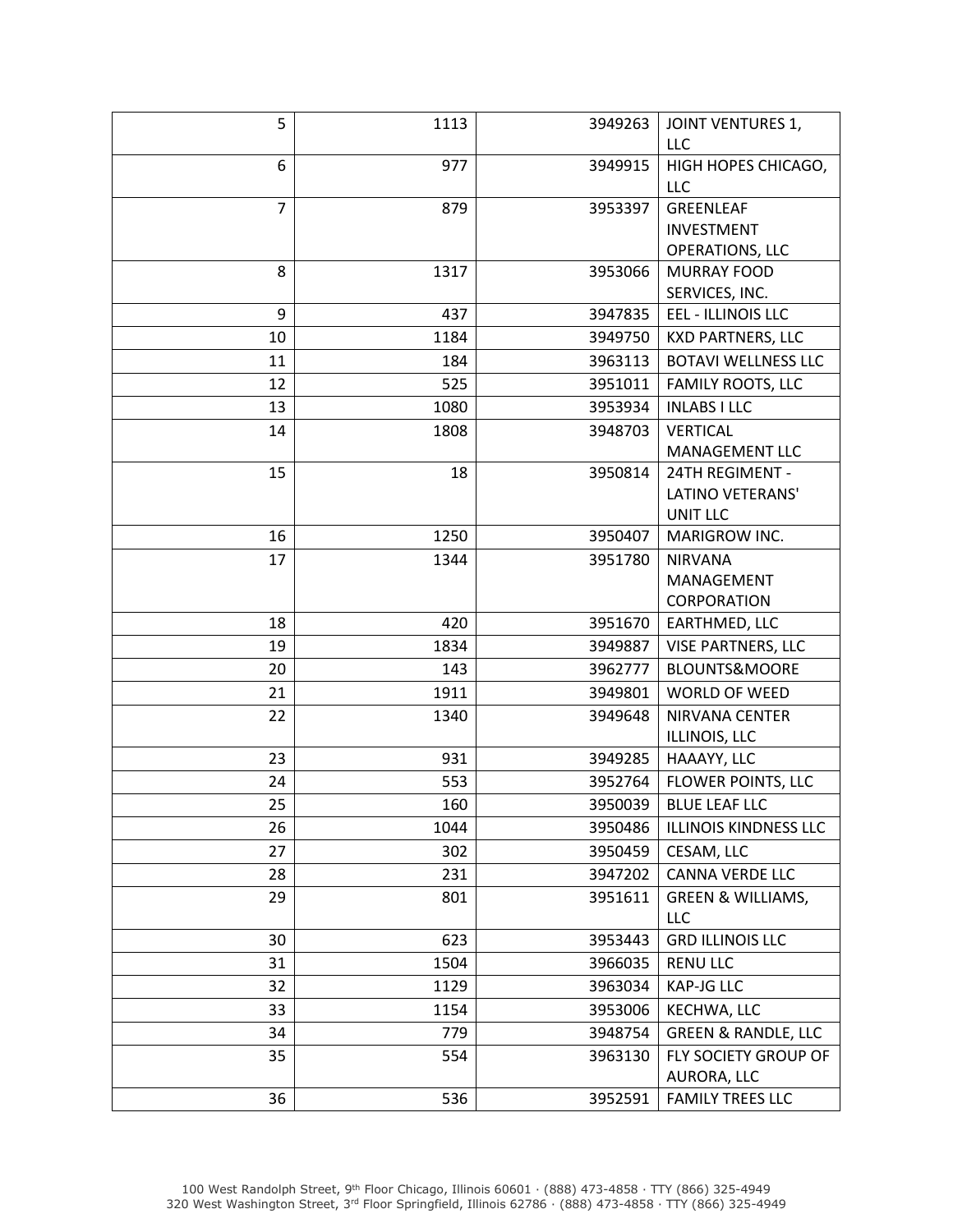## **BLS Region #6 (Danville) 1 Conditional License available**

| <b>Order Drawn</b> | <b>Unique Lottery</b><br><b>Number</b> | <b>Unique Application</b><br><b>Number</b> | <b>Applicant Name</b> |
|--------------------|----------------------------------------|--------------------------------------------|-----------------------|
|                    | 46                                     | 3961825                                    | PARKWAY DISPENSARY    |

#### **BLS Region #7 (Davenport-Moline-Rock Island) 1 Conditional License available**

| <b>Order Drawn</b> | <b>Unique Lottery</b><br><b>Number</b> | <b>Unique Application</b><br><b>Number</b> | <b>Applicant Name</b> |
|--------------------|----------------------------------------|--------------------------------------------|-----------------------|
|                    | 86                                     | 3960742                                    | <b>WEST SIDE</b>      |
|                    |                                        |                                            | COLLABORATIVE, LLC    |

## **BLS Region #8 (Decatur) 1 Conditional License available**

| <b>Order Drawn</b> | <b>Unique Lottery</b><br><b>Number</b> | <b>Unique Application</b><br><b>Number</b> | <b>Applicant Name</b>           |
|--------------------|----------------------------------------|--------------------------------------------|---------------------------------|
|                    |                                        |                                            | 3961283   CLEAN SLATE OPCO, LLC |

### **17BLS Region #9 (Kankakee) 1 Conditional License available**

| <b>Order Drawn</b> | <b>Unique Lottery</b><br><b>Number</b> | <b>Unique Application</b><br><b>Number</b> | <b>Applicant Name</b>   |
|--------------------|----------------------------------------|--------------------------------------------|-------------------------|
|                    | 29                                     | 3960622                                    | <b>GRD ILLINOIS LLC</b> |

### **BLS Region #10 (Peoria) 2 Conditional Licenses available**

| <b>Order Drawn</b> | <b>Unique Lottery</b><br><b>Number</b> | <b>Unique Application</b><br><b>Number</b> | <b>Applicant Name</b>                          |
|--------------------|----------------------------------------|--------------------------------------------|------------------------------------------------|
|                    | 53                                     |                                            | 3955455 FELLO INC.                             |
|                    | 136                                    |                                            | 3955856   SOCIAL EQUITY<br>INVESTMENTS, L.L.C. |

### **BLS Region #11 (Rockford) 1 Conditional License available**

| <b>Order Drawn</b> | <b>Unique Lottery</b><br><b>Number</b> | <b>Unique Application</b><br><b>Number</b> | <b>Applicant Name</b> |
|--------------------|----------------------------------------|--------------------------------------------|-----------------------|
|                    | 38                                     | 3957176 l                                  | DMR WELLNESS LLC      |

#### **BLS Region #12 (St. Louis) 3 Conditional Licenses available**

| <b>Order Drawn</b> | <b>Unique Lottery</b><br><b>Number</b> | <b>Unique Application</b><br><b>Number</b> | <b>Applicant Name</b>                          |
|--------------------|----------------------------------------|--------------------------------------------|------------------------------------------------|
|                    | 86                                     |                                            | 3954485   FORTUNATE SON<br><b>PARTNERS LLC</b> |
|                    | 67                                     | 3962702                                    | <b>EMERALD COAST, LLC</b>                      |
|                    | 44                                     | 3954590                                    | <b>CTY ENTERPRISES, LLC</b>                    |